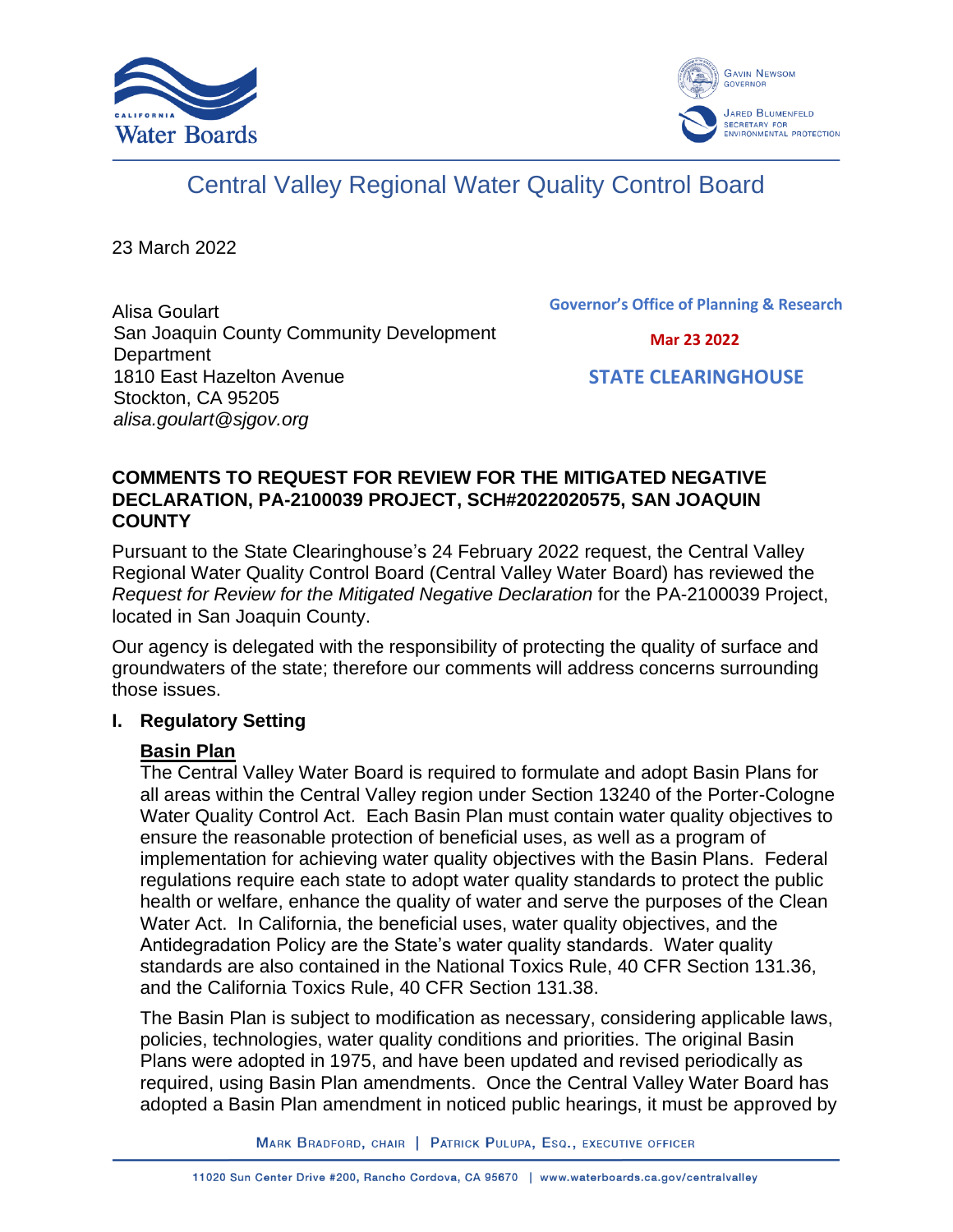the State Water Resources Control Board (State Water Board), Office of Administrative Law (OAL) and in some cases, the United States Environmental Protection Agency (USEPA). Basin Plan amendments only become effective after they have been approved by the OAL and in some cases, the USEPA. Every three (3) years, a review of the Basin Plan is completed that assesses the appropriateness of existing standards and evaluates and prioritizes Basin Planning issues. For more information on the *Water Quality Control Plan for the Sacramento and San Joaquin River Basins*, please visit our website:

[http://www.waterboards.ca.gov/centralvalley/water\\_issues/basin\\_plans/](http://www.waterboards.ca.gov/centralvalley/water_issues/basin_plans/)

## **Antidegradation Considerations**

All wastewater discharges must comply with the Antidegradation Policy (State Water Board Resolution 68-16) and the Antidegradation Implementation Policy contained in the Basin Plan. The Antidegradation Implementation Policy is available on page 74 at:

## https://www.waterboards.ca.gov/centralvalley/water\_issues/basin\_plans/sacsjr\_2018 05.pdf

## In part it states:

*Any discharge of waste to high quality waters must apply best practicable treatment or control not only to prevent a condition of pollution or nuisance from occurring, but also to maintain the highest water quality possible consistent with the maximum benefit to the people of the State.*

*This information must be presented as an analysis of the impacts and potential impacts of the discharge on water quality, as measured by background concentrations and applicable water quality objectives.*

The antidegradation analysis is a mandatory element in the National Pollutant Discharge Elimination System and land discharge Waste Discharge Requirements (WDRs) permitting processes. The environmental review document should evaluate potential impacts to both surface and groundwater quality.

## **II. Permitting Requirements**

# **Construction Storm Water General Permit**

Dischargers whose project disturb one or more acres of soil or where projects disturb less than one acre but are part of a larger common plan of development that in total disturbs one or more acres, are required to obtain coverage under the General Permit for Storm Water Discharges Associated with Construction and Land Disturbance Activities (Construction General Permit), Construction General Permit Order No. 2009-0009-DWQ. Construction activity subject to this permit includes clearing, grading, grubbing, disturbances to the ground, such as stockpiling, or excavation, but does not include regular maintenance activities performed to restore the original line, grade, or capacity of the facility. The Construction General Permit requires the development and implementation of a Storm Water Pollution Prevention Plan (SWPPP). For more information on the Construction General Permit, visit the State Water Resources Control Board website at: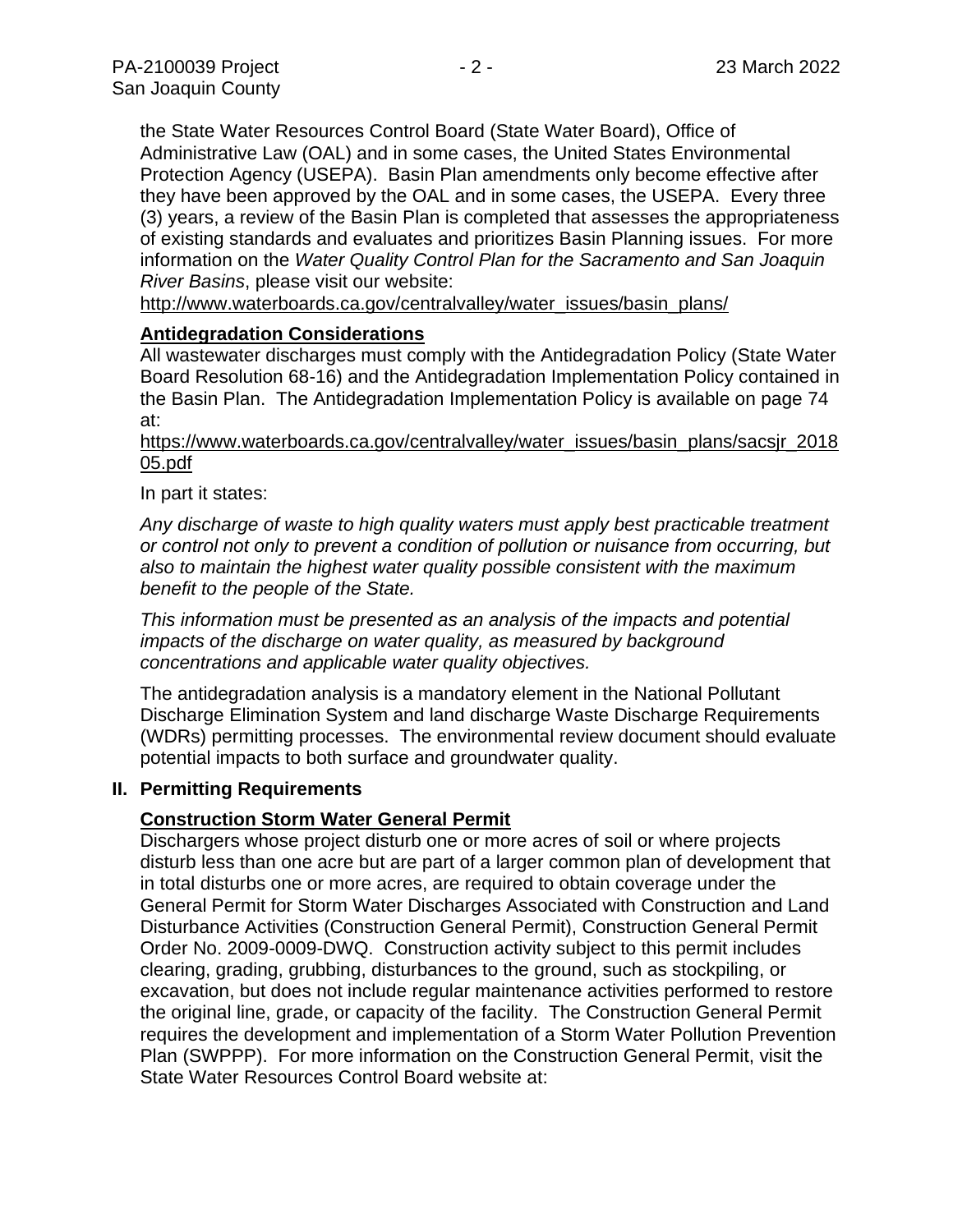## [http://www.waterboards.ca.gov/water\\_issues/programs/stormwater/constpermits.sht](http://www.waterboards.ca.gov/water_issues/programs/stormwater/constpermits.shtml) [ml](http://www.waterboards.ca.gov/water_issues/programs/stormwater/constpermits.shtml)

# **Phase I and II Municipal Separate Storm Sewer System (MS4) Permits<sup>1</sup>**

The Phase I and II MS4 permits require the Permittees reduce pollutants and runoff flows from new development and redevelopment using Best Management Practices (BMPs) to the maximum extent practicable (MEP). MS4 Permittees have their own development standards, also known as Low Impact Development (LID)/postconstruction standards that include a hydromodification component. The MS4 permits also require specific design concepts for LID/post-construction BMPs in the early stages of a project during the entitlement and CEQA process and the development plan review process.

For more information on which Phase I MS4 Permit this project applies to, visit the Central Valley Water Board website at:

http://www.waterboards.ca.gov/centralvalley/water\_issues/storm\_water/municipal\_p ermits/

For more information on the Phase II MS4 permit and who it applies to, visit the State Water Resources Control Board at:

http://www.waterboards.ca.gov/water\_issues/programs/stormwater/phase\_ii\_munici pal.shtml

## **Industrial Storm Water General Permit**

Storm water discharges associated with industrial sites must comply with the regulations contained in the Industrial Storm Water General Permit Order No. 2014- 0057-DWQ. For more information on the Industrial Storm Water General Permit, visit the Central Valley Water Board website at:

http://www.waterboards.ca.gov/centralvalley/water\_issues/storm\_water/industrial\_ge neral\_permits/index.shtml

# **Clean Water Act Section 404 Permit**

If the project will involve the discharge of dredged or fill material in navigable waters or wetlands, a permit pursuant to Section 404 of the Clean Water Act may be needed from the United States Army Corps of Engineers (USACE). If a Section 404 permit is required by the USACE, the Central Valley Water Board will review the permit application to ensure that discharge will not violate water quality standards. If the project requires surface water drainage realignment, the applicant is advised to contact the Department of Fish and Game for information on Streambed Alteration Permit requirements. If you have any questions regarding the Clean Water Act Section 404 permits, please contact the Regulatory Division of the Sacramento District of USACE at (916) 557-5250.

<sup>&</sup>lt;sup>1</sup> Municipal Permits = The Phase I Municipal Separate Storm Water System (MS4) Permit covers medium sized Municipalities (serving between 100,000 and 250,000 people) and large sized municipalities (serving over 250,000 people). The Phase II MS4 provides coverage for small municipalities, including non-traditional Small MS4s, which include military bases, public campuses, prisons and hospitals.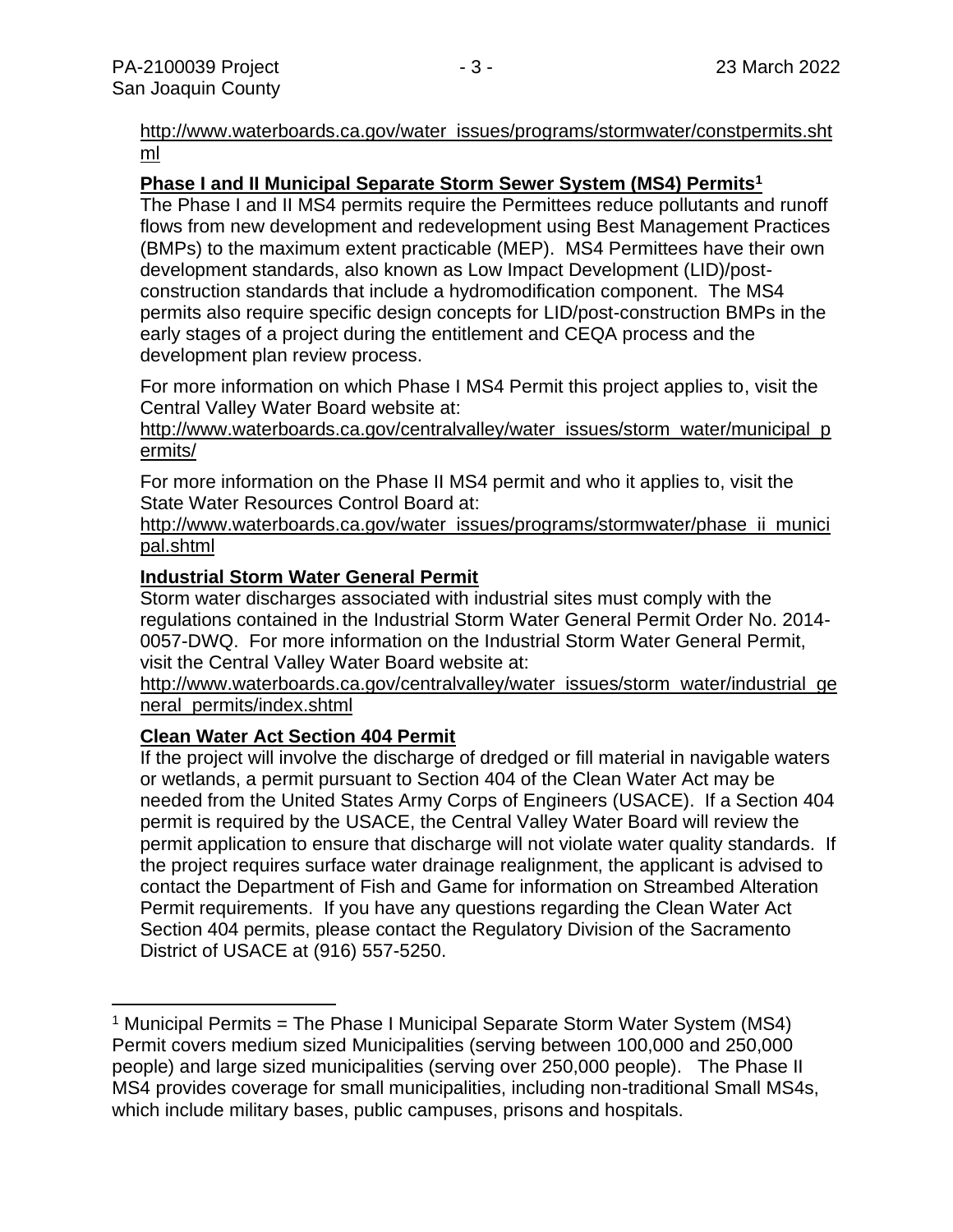## **Clean Water Act Section 401 Permit – Water Quality Certification**

If an USACE permit (e.g., Non-Reporting Nationwide Permit, Nationwide Permit, Letter of Permission, Individual Permit, Regional General Permit, Programmatic General Permit), or any other federal permit (e.g., Section 10 of the Rivers and Harbors Act or Section 9 from the United States Coast Guard), is required for this project due to the disturbance of waters of the United States (such as streams and wetlands), then a Water Quality Certification must be obtained from the Central Valley Water Board prior to initiation of project activities. There are no waivers for 401 Water Quality Certifications. For more information on the Water Quality Certification, visit the Central Valley Water Board website at: https://www.waterboards.ca.gov/centralvalley/water\_issues/water\_quality\_certificatio

n/

#### **Waste Discharge Requirements – Discharges to Waters of the State**

If USACE determines that only non-jurisdictional waters of the State (i.e., "nonfederal" waters of the State) are present in the proposed project area, the proposed project may require a Waste Discharge Requirement (WDR) permit to be issued by Central Valley Water Board. Under the California Porter-Cologne Water Quality Control Act, discharges to all waters of the State, including all wetlands and other waters of the State including, but not limited to, isolated wetlands, are subject to State regulation. For more information on the Waste Discharges to Surface Water NPDES Program and WDR processes, visit the Central Valley Water Board website at:https://www.waterboards.ca.gov/centralvalley/water\_issues/waste\_to\_surface\_wat er/

Projects involving excavation or fill activities impacting less than 0.2 acre or 400 linear feet of non-jurisdictional waters of the state and projects involving dredging activities impacting less than 50 cubic yards of non-jurisdictional waters of the state may be eligible for coverage under the State Water Resources Control Board Water Quality Order No. 2004-0004-DWQ (General Order 2004-0004). For more information on the General Order 2004-0004, visit the State Water Resources Control Board website at:

#### https://www.waterboards.ca.gov/board\_decisions/adopted\_orders/water\_quality/200 4/wqo/wqo2004-0004.pdf

## **Waste Discharge Requirements – Discharges to Land**

The discharge of winery wastewater and residual solids to land is subject to regulation under individual WDRs or Central Valley Water Board Order R5-2015- 0005 (the Conditional Waiver of Waste Discharge Requirements for Small Food Processors, Small Wineries and Related Agricultural Processors within the Central Valley Region, or Waiver). The Waiver is structured to regulate winery waste discharge on a tiered basis, based on the volume of waste discharged to land annually. In accordance with California Water Code Section 13260, the project proponent is required to submit a Report of Waste Discharge (RWD) to apply for the Waiver. We recommend that the RWD be submitted 12 to 18 months before the expected startup date.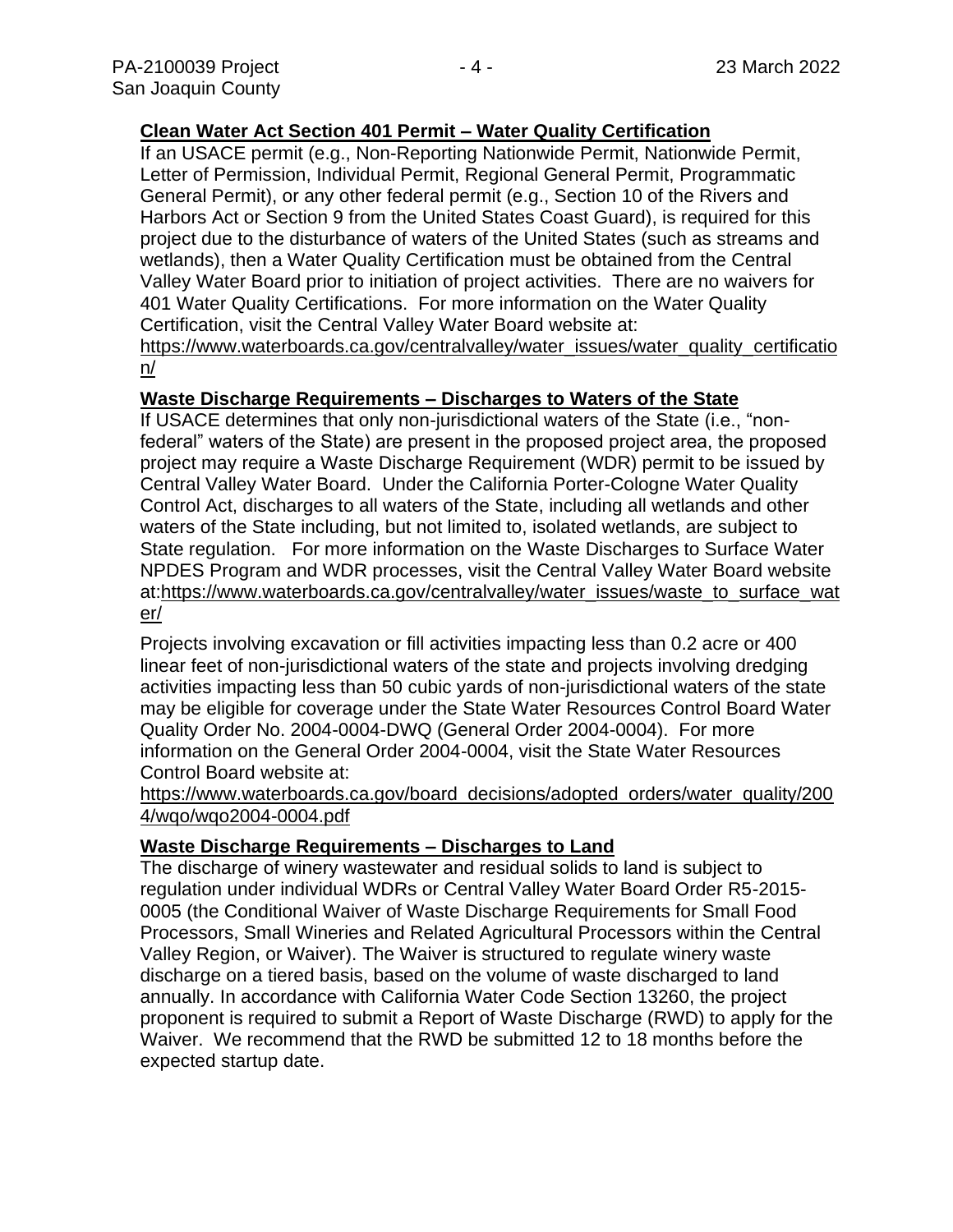Pursuant to the State Board's Onsite Wastewater Treatment Systems Policy, the regulation of the septic system may be regulated under the local agency's management program.

For more information on waste discharges to land, visit the Central Valley Water Board website at:

http://www.waterboards.ca.gov/centralvalley/water\_issues/waste\_to\_land/index.shtm l

# **Dewatering Permit**

If the proposed project includes construction or groundwater dewatering to be discharged to land, the proponent may apply for coverage under State Water Board General Water Quality Order (Low Threat General Order) 2003-0003 or the Central Valley Water Board's Waiver of Report of Waste Discharge and Waste Discharge Requirements (Low Threat Waiver) R5-2018-0085. Small temporary construction dewatering projects are projects that discharge groundwater to land from excavation activities or dewatering of underground utility vaults. Dischargers seeking coverage under the General Order or Waiver must file a Notice of Intent with the Central Valley Water Board prior to beginning discharge.

For more information regarding the Low Threat General Order and the application process, visit the Central Valley Water Board website at:

http://www.waterboards.ca.gov/board decisions/adopted orders/water quality/2003/ wqo/wqo2003-0003.pdf

For more information regarding the Low Threat Waiver and the application process, visit the Central Valley Water Board website at:

https://www.waterboards.ca.gov/centralvalley/board\_decisions/adopted\_orders/waiv ers/r5-2018-0085.pdf

# **Limited Threat General NPDES Permit**

If the proposed project includes construction dewatering and it is necessary to discharge the groundwater to waters of the United States, the proposed project will require coverage under a National Pollutant Discharge Elimination System (NPDES) permit. Dewatering discharges are typically considered a low or limited threat to water quality and may be covered under the General Order for *Limited Threat Discharges to Surface Water* (Limited Threat General Order). A complete Notice of Intent must be submitted to the Central Valley Water Board to obtain coverage under the Limited Threat General Order. For more information regarding the Limited Threat General Order and the application process, visit the Central Valley Water Board website at:

https://www.waterboards.ca.gov/centralvalley/board\_decisions/adopted\_orders/gene ral\_orders/r5-2016-0076-01.pdf

# **NPDES Permit**

If the proposed project discharges waste that could affect the quality of surface waters of the State, other than into a community sewer system, the proposed project will require coverage under a National Pollutant Discharge Elimination System (NPDES) permit. A complete Report of Waste Discharge must be submitted with the